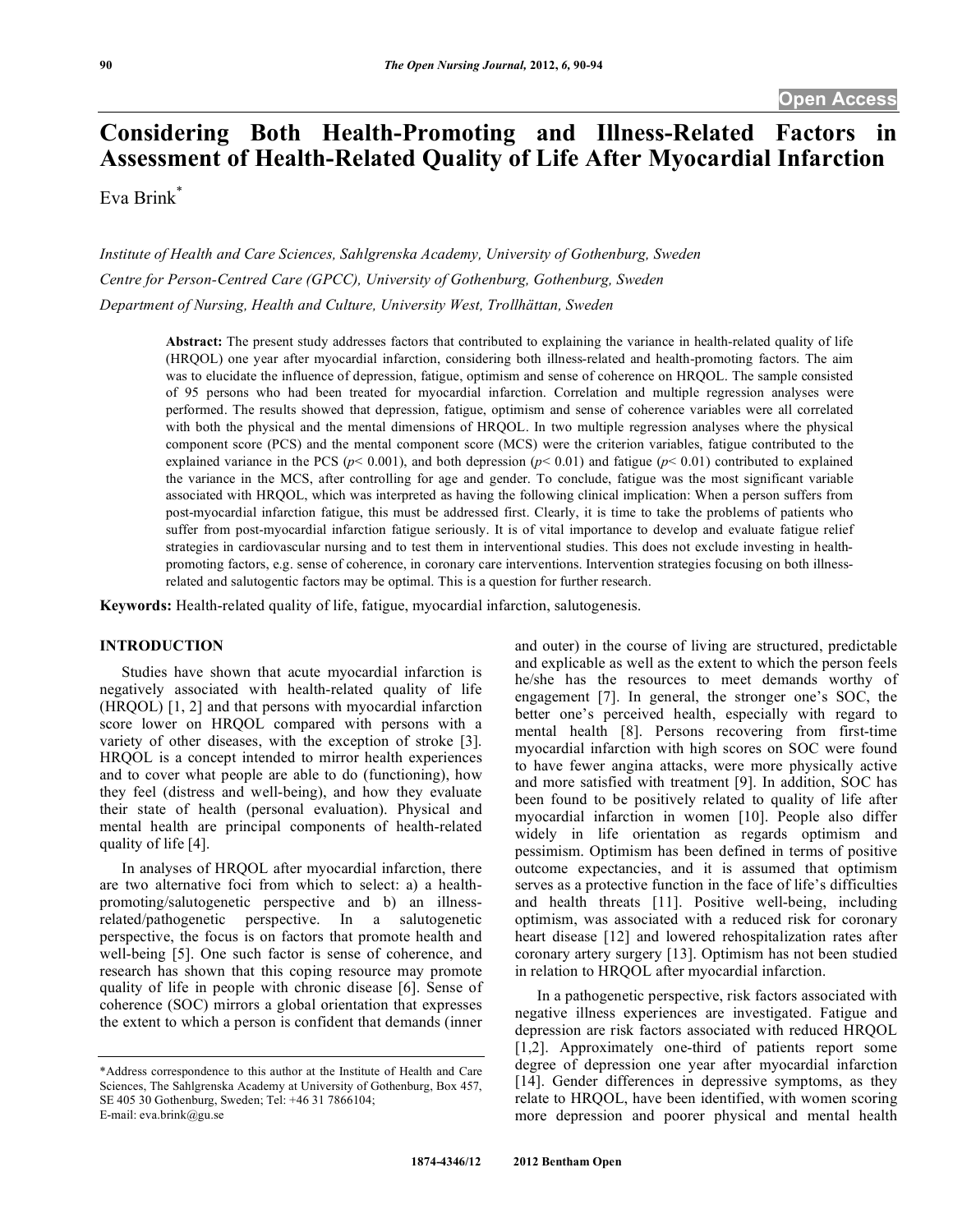compared to men [15]. Moreover, as many as 50 percent of patients have been found to report fatigue four months after a myocardial infarction [16]. Experiences of illness-related fatigue include feelings of tiredness, weakness and lack of energy, and consequently, fatigue is closely related to depression after myocardial infarction [17]. Depressed people primarily experience fatigue, as fatigue is a key symptom of depression [18]. However, only one-third of those experiencing fatigue during early recovery from myocardial infarction reported possible depression [16], meaning that fatigue can be a distressing symptom with or without coexisting depression [19].

 In the present study, the research question addresses which factors best explain the variance in HRQOL after myocardial infarction, considering both illness-related and health-promoting factors. The aim was to elucidate the influence of depression, fatigue, optimism and sense of coherence on HROOL.

## **MATERIALS AND METHODOLOGY**

#### **Participants**

 The sample consisted of 98 persons who had been treated for myocardial infarction in a coronary care unit at a Swedish rural hospital and who were participating in a longitudinal study of health-related quality of life after myocardial infarction. We have previously reported longitudinal results identifying illness-related predictors of HRQOL measured five days and five months after myocardial infarction [1]. The present study deals with cross-sectional data from the 1-year follow-up and investigates the influence of both illness-related and salutogenetic factors on HRQOL. Correlation analyses were performed to explore relationships between variables, and two multiple regression models were tested to identify the cross-sectional variables that best explained the variance in the physical dimension and the mental dimension of HRQOL one year after myocardial infarction.

#### **Instruments**

 *The Short Form 36 (SF-36)* is a generic HRQOL questionnaire that groups items into eight subscales. It also provides a summary of physical and mental measures, the physical component score (PCS) and the mental component score (MCS), which were used in the present study [4]. Cronbach's α for both PCS and MCS were 0.91. *The Sense*  *of Coherence (SOC) Scale* refers to a global orientation that is assumed to indicate ability to maintain health [7]. The short 13-item version was used in the present study. Each item of the SOC has a 7-point response format. A high summed score indicates high SOC and Cronbach's  $\alpha$  for the scale was 0.82. *Optimism- Life orientation Test (LOT)* was developed by to measure optimism [11]. The LOT includes eight items rated on a 5-point scale, ranging from (0) strongly disagree to (4) strongly agree. A high scale score indicates an optimistic life orientation. In the present study, Cronbach's  $\alpha$  for the scale was 0.79. Fatigue was measured using *the Somatic Health Complaints Questionnaire (SHCQ),* which addresses common health problems in cardiac patients [20]. In the present study, the subscale fatigue – consisting of items about general fatigue, weakness, lack of energy, and dizziness – was used. Each item has a 6-point response scale ranging from (1) never to (6) always. A high scale score indicates fatigue. In the present study, Cronbach's  $\alpha$  for the scale was 0.85. Depression was measured using *the Hospital Anxiety Depression Scale (HADS),* which consists of two subscales: one for anxiety and one for depression. The depression scale was used here. Each item has a 4-point response scale ranging from (0) not at all to (3) mostly. Scale scores of  $\geq 8$ point to possible depression, and scores  $\geq$  11 indicate probable depression [21]. In the present study, Cronbach's  $\alpha$ for the scale was 0.81.

### **Data Analysis**

 Descriptive statistics comprised mean scores and standard deviations. Gender differences were tested using an independent sample *t*-test. Person's correlations coefficients were used to identify associations between variables. Thereafter, two multiple regression models were employed for prediction of HRQOL after one year: one for PSC and the other for MCS. The criterion variables were depression, fatigue, optimism and sense of coherence. Age and gender were controlled for. Data were analysed using SPSS, version 17.0. The level of significance was set at 5%.

## **RESULTS**

 The sample consisted of 98 persons, 33 women and 65 men with a mean age of 67.9 years. The women were on average 6.9 years older than the men ( $p < 0.01$ ). The participants had been treated for myocardial infarction in a coronary care unit at a Swedish rural hospital one year

**Table 1. Mean Scores (SD) for SF-36 Dimensions, Depression, Fatigue, Optimism, SOC, and Age for the Total Group and with Gender Comparisons (***n* **= 98)** 

| Variable        | Total         | Women         | Men           | $\boldsymbol{p}$ |
|-----------------|---------------|---------------|---------------|------------------|
| $SF-36$ ; $PCS$ | 42.21(11.20)  | 37.45 (11.56) | 44.63 (10.27) | ${}_{0.01}$      |
| SF-36; MCS      | 48.16(11.13)  | 47.66 (12.20) | 48.41 (10.64) | n.s.             |
| Depression      | 3.22(3.24)    | 3.46(3.55)    | 3.11(3.09)    | n.s.             |
| Fatigue         | 10.09(4.34)   | 10.48(4.27)   | 9.90(4.40)    | n.s.             |
| Optimism        | 16.68(3.53)   | 17.00(3.72)   | 16.52(3.45)   | n.s.             |
| SOC.            | 74.14 (10.09) | 73.61 (9.86)  | 74.42 (10.27) | n.s.             |
| Age             | 67.89(9.95)   | 72.45 (8.66)  | 65.58 (9.82)  | ${}_{0.01}$      |

Note: PCS = physical component score; MCS = mental component score; SOC = sense of coherence.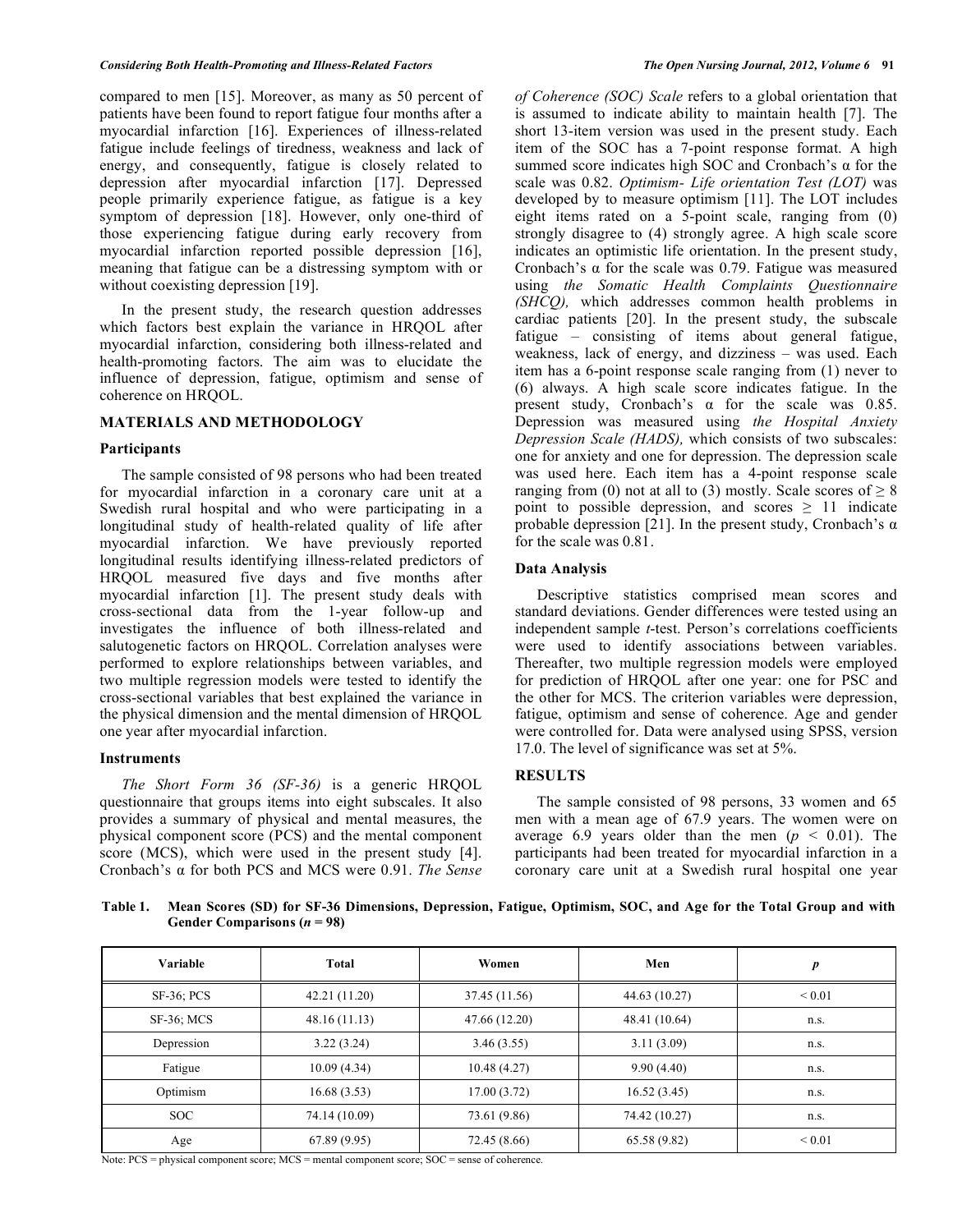| <b>Variables</b> | <b>PCS</b>  | <b>MCS</b>               | <b>Depression</b>        | Fatigue     | Optimism  | <b>SOC</b> |
|------------------|-------------|--------------------------|--------------------------|-------------|-----------|------------|
| <b>PCS</b>       | -           |                          |                          |             |           |            |
| <b>MCS</b>       | 0.133       | $\overline{\phantom{0}}$ |                          |             |           |            |
| Depression       | $-0.407***$ | $-0.662***$              | $\overline{\phantom{a}}$ |             |           |            |
| Fatigue          | $-0.562***$ | $-0.626***$              | $0.636***$               | -           |           |            |
| Optimism         | $0.249*$    | $0.486***$               | $-0.592***$              | $-0.511***$ | -         |            |
| <b>SOC</b>       | $0.315**$   | $0.315**$                | $-0.486***$              | $-0.321**$  | $0.297**$ | -          |

Note: PCS = physical component score; MCS = mental component score; SOC = sense of coherence.

 $*P < 0.05$ .  $*P < 0.01$ .  $***P < 0.001$ .

earlier. Initially, the normality of the distribution scores for HRQL for the sample as a whole was assessed. Inspection of the normal probability plots (Normal Q-Q Plots) and the boxplots indicated normality, and the 5% Trimmed means for PCS and MCS were close to the original means, meaning that the two distributions of scores were sufficiently normal. Descriptive data with gender comparisons for HRQOL, depression, fatigue, optimism and sense of coherence are presented in Table **1**. One gender difference was that the women scored lower on the physical dimension (PCS) of HRQOL than the men did  $(p < 0.01)$ .

 The four independent variables – depression, fatigue, optimism and sense of coherence – were all correlated with both the physical and the mental dimensions of HRQOL (Table **2**). Consequently, the two multiple regression models for prediction of PCS and MCS included fatigue, sense of coherence and optimism, controlling for age and gender. The analyses showed that the explained variance of PCS was 45.2%,  $F(6, 90) = 14.30$  with fatigue functioning as a significant predictor ( $p < 0.001$ ). The explained variance of MCS was 50.5%,  $F(6, 90) = 17.63$ , with depression (p < 0.01) and fatigue ( $p < 0.01$ ) functioning as predictors (Table **3**).

## **DISCUSSION**

 In the present study, which considered both healthpromoting and illness-related factors in assessment of HRQOL after myocardial infarction, fatigue turned out to be the most significant factor influencing self-reported HRQOL. In the regression models, fatigue explained the

variance in the PCS and, both fatigue and depression contributed to the variance in the MCS. Optimism and sense of coherence did not contribute to significant variation in mental and physical HRQOL. If the intention of coronary care is to optimize patients' HRQOL, the present findings imply that post-myocardial infarction fatigue and depression need to be emphasized. Such a priority does not indicate that sense of coherence or optimism are negligible factors in promoting HRQOL after myocardial infarction, but it does mean that, as a first step, a depressed person may need professional support and treatment and a fatigued person may need symptom relief support.

 In general, sense of coherence is clearly a health resource that affects quality of life [6]. Sense of coherence has been found to predict HRQOL after myocardial infarction, but after controlling for disease severity the association with PCS disappeared [22]. This finding gives some support for the result of the present study; that symptom burden has to be considered. According to a recent study sense of coherence can change over time after myocardial infarction and physical limitations could be a factor that restrains positive change [9]. Moreover, research has shown that physical functioning decreases after myocardial infarction [23]. Fatigue may be an indicator of decreased physical functioning, and is therefore an important factor to consider in alleviation of physical limitations, and consequently in strengthening a person's sense of coherence. Consequently, it is likely that an intervention directed at supporting fatigue relief self-care strategies, as well as at strengthening a person's sense of coherence, will have positive consequences for HRQOL. A combination of health-promoting and illness-

**Table 3. Multiple Linear Regressions of Health-Related Quality of Life; the Physical Dimension Score, PCS and the Mental Dimension Score, MCS (***n* **= 98)** 

| Variable   | $PCS (R2adj = 0.452)$ |           |          | $MCS (R2adj = 0.505)$ |          |           |          |       |
|------------|-----------------------|-----------|----------|-----------------------|----------|-----------|----------|-------|
|            | B                     | <b>SE</b> | β        | $\boldsymbol{p}$      | B        | <b>SE</b> | β        | p     |
| Depression | $-0.596$              | 0.401     | $-0.174$ | 0.141                 | $-1.323$ | 0.382     | $-0.337$ | 0.001 |
| Fatigue    | $-4.405$              | 1.045     | $-0.430$ | < 0.001               | $-3.459$ | 0.995     | $-.0337$ | 0.001 |
| Optimism   | $-0.219$              | 0.304     | $-0.069$ | 0.474                 | 0.242    | 0.289     | 0.076    | 0.406 |
| <b>SOC</b> | 0.135                 | 0.096     | 0.123    | 0.161                 | 0.003    | 0.091     | 0.002    | 0.978 |
| Age        | $-0.334$              | 0.091     | $-0.297$ | < 0.001               | 0.179    | 0.087     | 0.159    | 0.042 |
| Gender     | 4.287                 | 1.892     | 0.183    | 0.026                 | 2.317    | 1.802     | 0.099    | 0.202 |

Note: SOC = sense of coherence.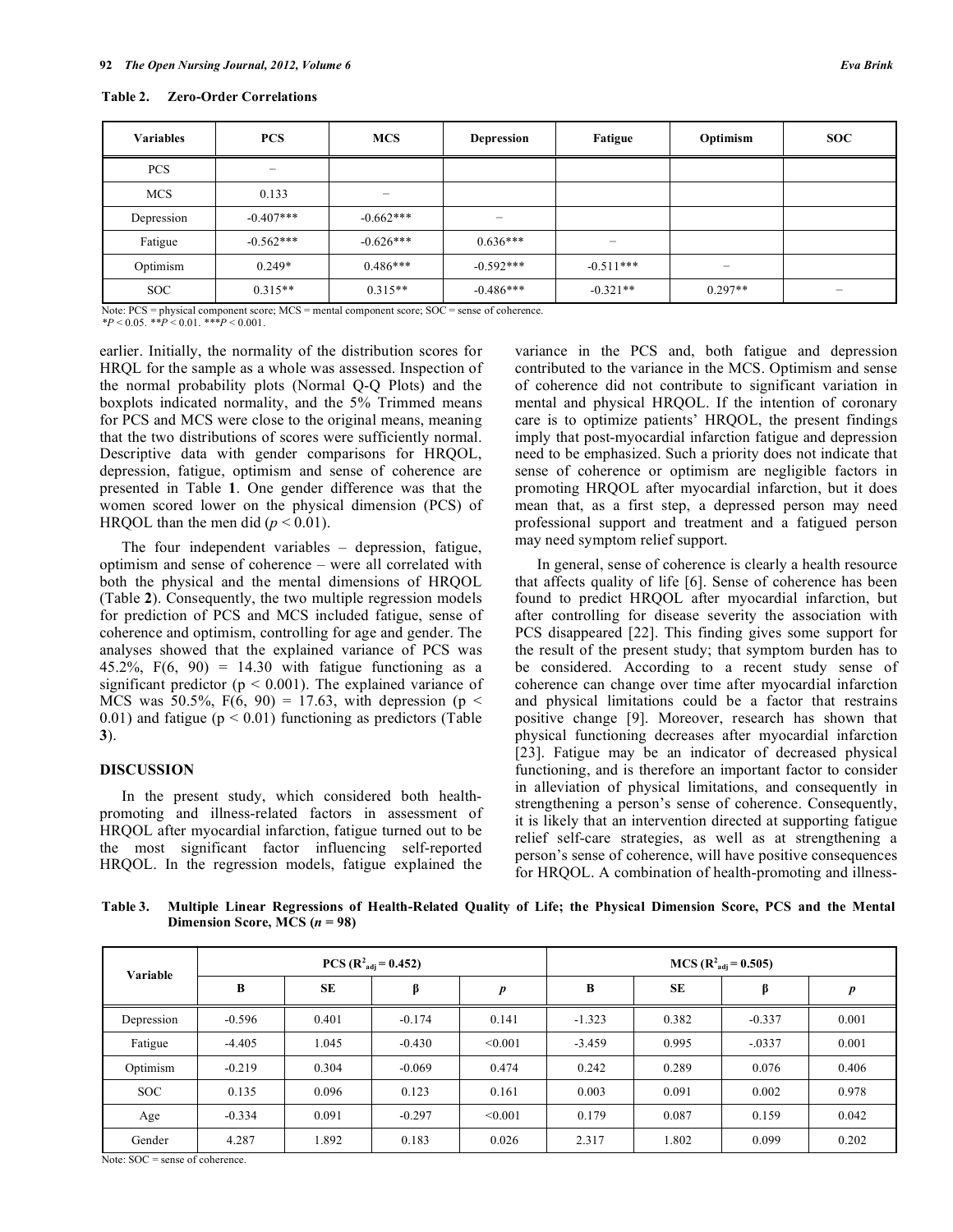related intervention strategies in contemporary coronary rehabilitation may be optimal, but this is a question for further research.

 In some studies, optimism in the form of positive outcome expectancies has been associated with reduced likelihood of reporting distressing symptoms [11, 24]. However, de Ridder *et al*. did not confirm a general relationship between optimism and symptom report in patients with multiple sclerosis, but found that positive outcome expectancies contributed to less severe reported fatigue symptoms in patients with Type 1 diabetes mellitus, which was interpreted either as an underestimation of symptoms or as being due to adequate fatigue coping strategies [25]. In the present sample, optimism was negatively correlated (zero-order correlation) with depression and fatigue, but in the multiple regression analyses optimism did not contribute significantly to explaining the variance in HRQOL. One possible interpretation of these findings is that post-myocardial infarction fatigue serves as a disruptive force, preventing patients from maintaining daily activities and impacting negatively on HRQOL. Consequently, when a person cannot cope with the demands of daily life due to lack of energy, an optimistic life orientation is not sufficient. In an earlier analysis of associations between optimism and fatigue [26], we discussed the non-linear relationship between variables and suggested that a pessimistic view of life may have more negative influences on post-myocardial infarction fatigue than an optimistic view has positive influences. In addition, a study identified a zero-order correlation between optimism and quality of life in patients treated for coronary heart disease, but when variables such as control appraisals and specific expectancies were included in the model, optimism no longer predicted quality of life [27].

 The independent variables included in the multiple regression models in the present study were significantly correlated, and therefore, multicollinearity was considered. Multicollinearity does not reduce the predictive power or reliability of the regression model as a whole, but it may not give valid results for any single independent variable. However, all bivariate correlation coefficients were less than 0.7, and the SPSS collinearity statistics (Tolerance value and Variance inflation factor) did not indicate multicollinearity; thus all variables were retained.

 One limitation of the present study is that the results are based on a small sample. With a larger sample size, the influence of health-promoting variables on HRQOL could possibly have reached significant levels. On the other hand, the finding that fatigue was a significant factor influencing both the mental and the physical dimension of HRQOL would seem to be important to emphasize. The suggestion that fatigue should be considered more fully in coronary rehabilitation also finds support in results from previous research [19, 28, 29].

## **CONCLUSION**

 One year after myocardial infarction, illness-related factors were more strongly associated with HRQOL than were health-promoting factors. Fatigue was a significant predictor of HRQOL, which was interpreted as having the following clinical implication: When a person cannot cope

with the demands of daily life due to fatigue, this must be addressed first. Clearly, it is time to take the problems of patients who suffer from post-myocardial infarction fatigue seriously. It is of vital importance to develop and evaluate fatigue relief strategies in cardiovascular nursing and to test them in intervention studies. This does not exclude investing in health-promoting factors, e.g. sense of coherence, in coronary care interventions. Interventional strategies focusing on both illness-related and salutogentic factors may be optimal. This is a question for further research.

#### **ACKNOWLEDGEMENT**

Declared none.

#### **CONFLICT OF INTEREST**

Declared none.

#### **REFERENCES**

- [1] Brink E, Grankvist G, Karlson BW, Hallberg LR. Health-related quality of life in women and men one year after acute myocardial infarction. Qual Life Res 2005; 14(3): 749-57
- [2] de Jonge P, Spijkerman TA, van den Brink RH, Ormel J. Depression after myocardial infarction is a risk factor for declining health related quality of life and increased disability and cardiac complaints at 12 months. Heart 2006; 92(1): 32-9.
- [3] Bach JP, Riedel O, Pieper L, Klotsche J, Dodel R, Wittchen HU. Health-related quality of life in patients with a history of myocardial infarction and stroke. Cerebrovasc Dis 2011; 31(1): 68- 76.
- [4] Ware JE, Kosinski M, Keller SD. SF-36 physical and mental health summary scales - a user's manual. Boston MA: New England Medical Center 1994.
- [5] Lindström B, Eriksson M. The hitchhiker's guide to salutogenesis: Salutogenic pathways to health promotion. Helsinki: Tuokinprint Oy 2010.
- [6] Eriksson M, Lindstrom B. Antonovsky's sense of coherence scale and its relation with quality of life: a systematic review. J Epidemiol Community Health 2007; 61(11): 938-44.
- [7] Antonovsky A. The structure and properties of the sense of coherence scale. Soc Sci Med 1993; 36(6): 725-33.
- [8] Eriksson M, Lindstrom B. Antonovsky's sense of coherence scale and the relation with health: a systematic review. J Epidemiol Community Health 2006 May; 60(5): 376-81.
- [9] Bergman E, Malm D, Bertero C, Karlsson JE. Does one's sense of coherence change after an acute myocardial infarction? A two-year longitudinal study in Sweden. Nurs Health Sci 2011; 13(2): 156-63.
- [10] Norekval TM, Fridlund B, Moons P, *et al*. Sense of coherence a determinant of quality of life over time in older female acute myocardial infarction survivors. J Clin Nurs 2010; 19(5-6): 820-31.
- [11] Scheier MF, Carver CS. Optimism, coping, and health: assessment and implications of generalized outcome expectancies. Health Psychol 1985; 4: 219-47.
- [12] Boehm JK, Kivimaki M, Peterson C, Kubzansky L. A Prospective Study of Positive Psychological Well-Being and Coronary Heart Disease. Health Psychol 2011; 30(3): 259-67.
- [13] Scheier MF, Matthews KA, Owens JF, *et al*. Optimism and rehospitalization after coronary artery bypass graft surgery. Arch Intern Med 1999; 159(8): 829-35.
- [14] Frasure-Smith N, Lesperance F, Gravel G, *et al*. Social support, depression, and mortality during the first year after myocardial infarction. Circulation 2000; 101(16): 1919-24.
- [15] Norris CM, Hegadoren K, Pilote L. Depression symptoms have a greater impact on the 1-year health-related quality of life outcomes of women post-myocardial infarction compared to men. Eur J Cardiovasc Nurs 2007; 6(2): 92-8.
- [16] Alsen P, Brink E, Brandstrom Y, Karlson BW, Persson LO. Fatigue after myocardial infarction: relationships with indices of emotional distress, and sociodemographic and clinical variables. Int J Nurs Pract 2010; 16(4): 326-34.
- [17] Fennessy MM, Fink AM, Eckhardt AL, *et al*. Gender differences in fatigue associated with acute myocardial infarction. J Cardiopulm Rehabil Prev 2010; 30(4): 224-30.